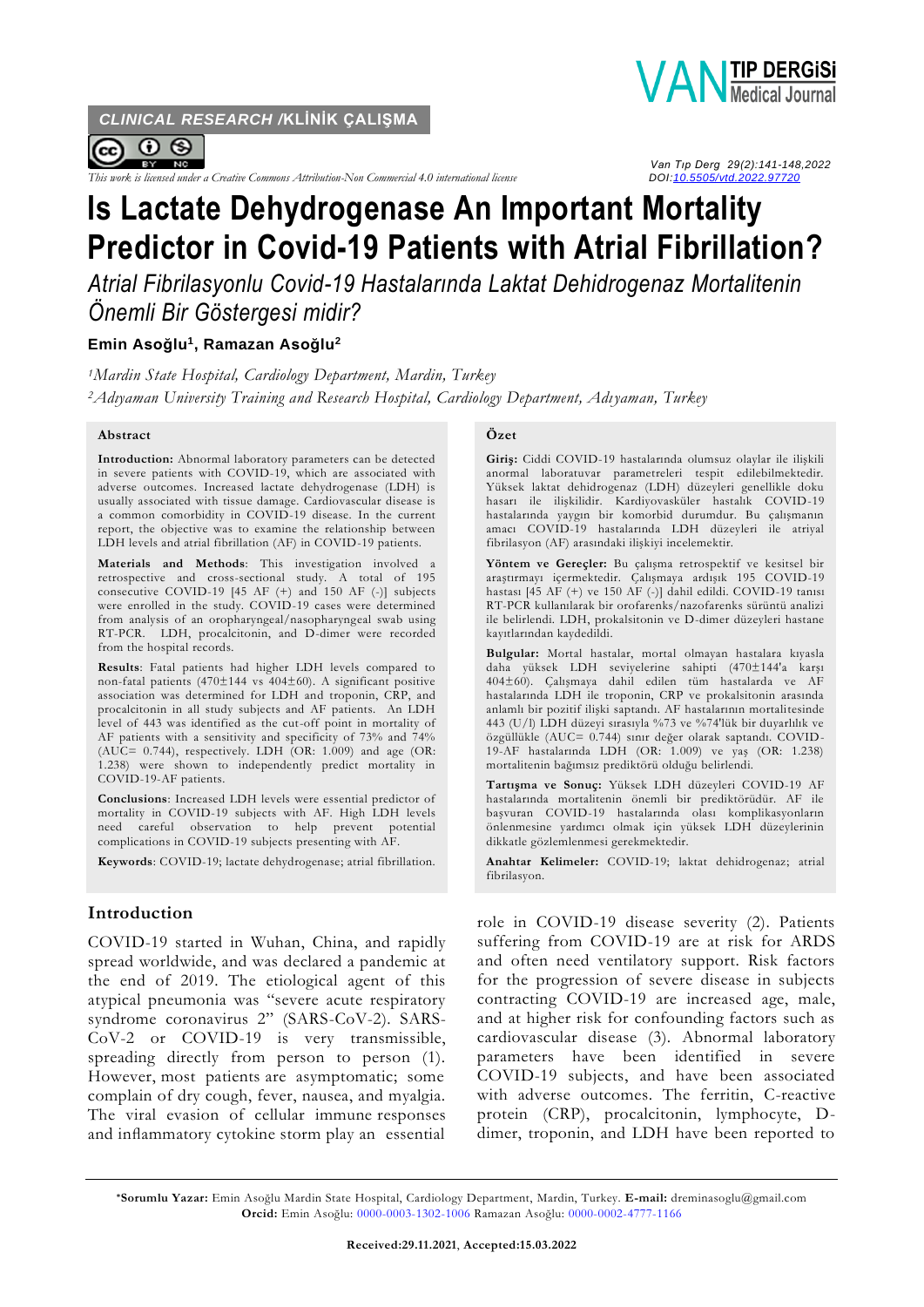be abnormal parameters in COVID-19 disease severity (4,5). LDH is an enzyme that is located in almost every tissue. Increased LDH is usually associated with tissue damage. LDH levels have been associated with increased fatality rates COVID-19 subjects (6). Shi et al. indicated that LDH levels are essential risk factors for progression in mild COVID-19 patients (7). Cardiovascular disease is a common comorbidity in COVID-19 disease. Cardiac arrhythmia has been related to increased fatality COVID-19 patients (8). Previous reports have shown that atrial fibrillation (AF) and heart failure have been showed in patients with COVID-19 (9). Italian National Institute of Health was registered that one-fourth of patients who died had AF, and it was the most frequently observed comorbidity in non-surviving COVID-19 patients (10). Here, the objective was to examine the relationship of LDH levels and atrial fibrillation (AF) in 195 COVID-19 patients. Secondly, we assessed whether LDH levels predicted mortality in fatal COVID-19-AF patients.

# **Materials and Methods**

The investigation was an observational and crosssectional study. Ethics committee approval was obtained from Adıyaman University (Ethic committee no: 2020/8-12/ 22.09.2020). From April 2020 to August 2020, a total of 195 consecutive COVID-19 [45 AF (+) and 150 AF (- )] subjects, who were admitted to the hospital ward and ICU, were registered for the study. The real-time reverse transcription–polymerase chain reaction (RT-PCR) on nasal swabs from these patients complaining of COVID-19 related symptoms including cough, fever, shortness of breath, gastrointestinal illness, fatigue, clinician concern, or known exposure to a coronavirus positive patient. According to the WHO, the determination of COVID-19 is based on the RT-PCR assay. COVID-19 positivity was determined following the outcome of the RT-PCR assay. Critical illness was defined for those who needed admittance to the ICU, those who needed mechanical ventilation, or those who died. Inclusion of severe status demonstrated the following: respiratory rate ≥30 times/minute, respiratory distress; below-resting rate, O2 saturation of less than or equal to 93 percent;  $(PaO<sub>2</sub>/FiO<sub>2</sub>)$  in arterial blood less than or equal to 300 mmHg (11). Exclusion criteria were refusal to participate in the study: known malignancy, age < 18 years, pregnancy, systemic inflammatory disorders, and negative PCR tests. Electronic

health records were used to obtain age, gender, smoking status, medical history (e.g., hypertension (HT), diabetes mellitus (DM), AF, hyperlipidemia (HL), chronic kidney disease (CKD), coronary artery disease (CAD), and COPD. Besides, past medication history (anti-hypertensive, antidiabetic, oral anticoagulant (OAC) was obtained from medical records. Atrial fibrillation was defined at least 30 s of atrial fibrillation documented by telemetry, as a history of atrial fibrillation, or electrocardiography (ECG) in 12 leads. For the ECG, AF arrhythmia was diagnosed using regular P wave substitution with f-waves (irregular and fast wavelets) (12). Medical laboratory results, including the numbers of lymphocytes, neutrophil, platelets, ALT, AST, CKMB, serum LDH, serum creatinine, serum glucose, sodium, potassium, blood urea nitrogen, cardiac troponin I, concentrations of D-dimer, CRP, procalcitonin, were collected for each patient from electronic medical recorded data. This study was reviewed by our institutional IRB and performed under the ethical standards of the Declaration of Helsinki.

**Statistical analysis**: Data were analyzed statistically using SPSS software version 25.0 for Windows (SPSS, Chicago, IL, USA). The Kolmogorov-Smirnov test was used to test whether the data were distributed normally. Continuous normally distributed variables are expressed by their mean ± standard deviation (SD), while non-normally distributed variables are expressed as median with interquartile range (IQR). The categorical variables are presented as number (percentage). Normally distributed data were analyzed using Student's t-tests. Moreover, not normally distributed data were tested nonparametrically using the Mann-Whitney U test. Dichotomous or nominal variables were compared using the chi-square test or Fisher's exact test. Pearson correlation coefficient analyses was used for all correlation tests. A Receiver-operating characteristic (ROC) curve analysis was used to determine the optimum cut-off level for the LDH value that best predicted mortality in COVID-19 patients. A multiple logistic regression model was used for analysis to determine the independent predictors of mortality in COVID-19-AF patients. The level of statistical significance was determined as  $p<.05$ .

## **Results**

Demographic and clinical findings are shown in Table 1. Patients with AF were older than subjects without AF (71.9  $\pm$  11.9 vs. 62.3  $\pm$  14.4).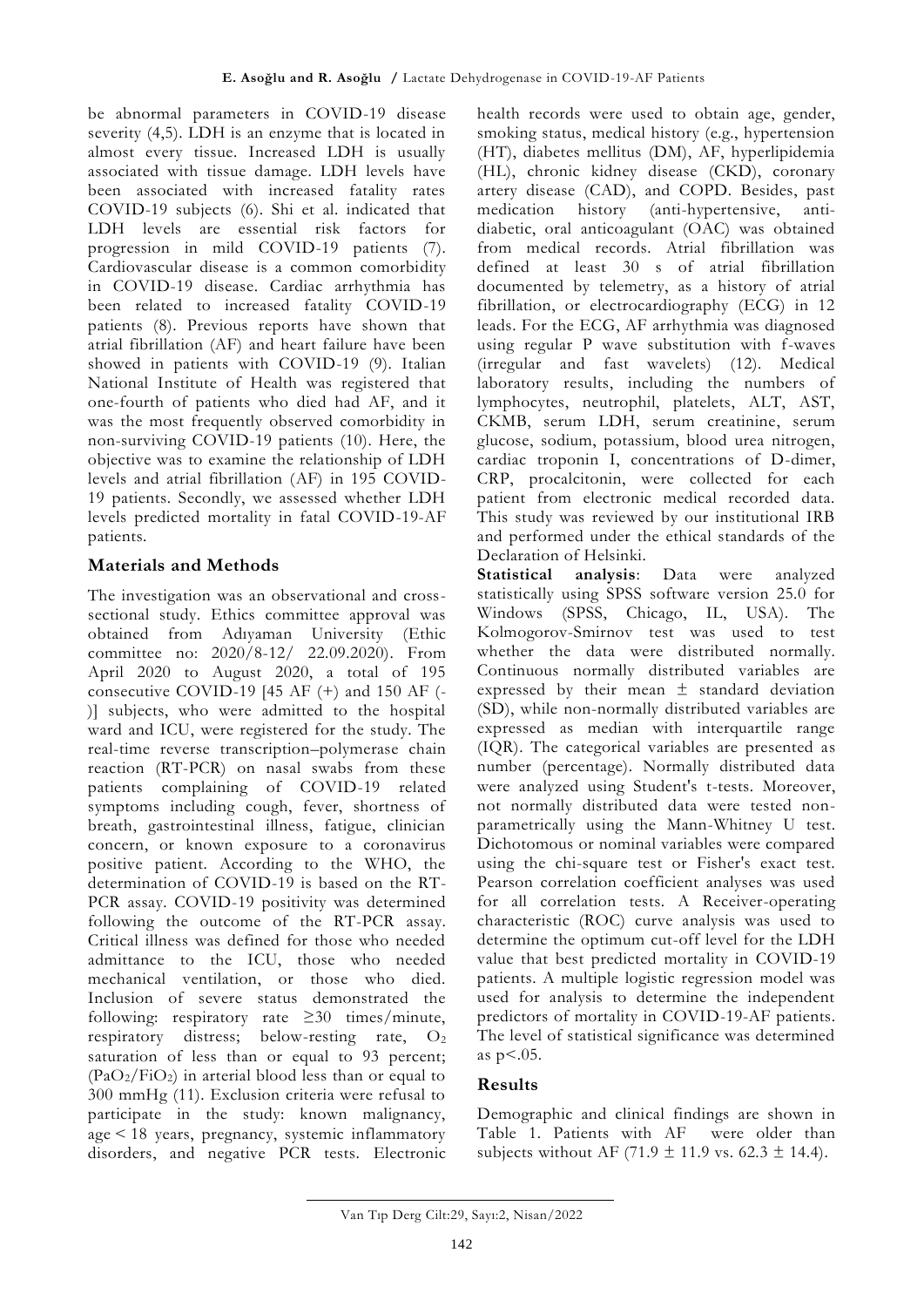|                                                | Total $(n=195)$      | Non-AF $(n=150)$    | $AF$ (n=45)          | $\, {\bf p}$ |
|------------------------------------------------|----------------------|---------------------|----------------------|--------------|
| Age (years)                                    | $64.5 \pm 14.4$      | $62.3 \pm 14.4$     | 71.9±11.9            | < 0.001      |
| Male, $n$ (%)                                  | 111(57)              | 87(58)              | 24(53)               | 0.57         |
| Hypertension, n (%)                            | 113(58)              | 82(55)              | 31(67)               | 0.09         |
| Diabetes mellitus, n $(^{0}_{0})$              | 78(40)               | 62(41)              | 16(36)               | 0.48         |
| Hyperlipidemia, n (%)                          | 50(26)               | 41(27)              | 9(20)                | 0.32         |
| Coronary artery disease, n (%)                 | 54(28)               | 34(23)              | 20(45)               | 0.004        |
| Smoking, $n$ (%)                               | 84(43)               | 63(42)              | 21(47)               | 0.57         |
| COPD, $n$ $\left(\frac{0}{0}\right)$           | 45(23)               | 24(16)              | 11(24)               | 0.33         |
| Chronic kidney disease, n (%)                  | 28(14)               | 17(11)              | 11(24)               | 0.02         |
| Beta-blocker, n (%)                            | 66(34)               | 38(25)              | 28(62)               | < 0.001      |
| ACE inhibitor, $n$ (%)                         | 37(19)               | 25(17)              | 12(27)               | 0.13         |
| Calcium channel blocker, n (%)                 | 54(28)               | 41(27)              | 13(29)               | 0.83         |
| Acetylsalicylic acid, n (%)                    | 49(25)               | 39(26)              | 10(23)               | 0.59         |
| Oral anticoagulant, n (%)                      | 37(19)               | 2(1)                | 35(80)               | 0.001        |
| Oral antidiabetic, n (%)                       | 64(32)               | 50(33)              | 14(31)               | 0.78         |
| Insulin, $n$ $\left(\frac{0}{0}\right)$        | 25(13)               | 19(12)              | 6(13)                | 0.90         |
| Mortality, $n$ (%)                             | 45(23)               | 30(20)              | 15(33)               | $0.06\,$     |
| Troponin (ng/mL)                               | $12.5(6.5-40.0)$     | $11.0 (5.7 - 33.6)$ | 24.0 (12.0-126.0)    | 0.001        |
| D-Dimer $(ng/mL)$                              | 78.0 (40.0-750.0)    | 84.5 (35.0-836.8)   | 73.0 (41.0-619.5)    | $0.97\,$     |
| Creatine Kinase MB (ng/mL)                     | $2.0(1.0-8.0)$       | $1.8(1.0-7.4)$      | $2.7(1.0-14.0)$      | 0.08         |
| Creatinine (mg/dl)                             | $0.9(0.7-1.3)$       | $0.9(0.7-1.3)$      | $1.0(0.8-1.6)$       | 0.03         |
| Urea (mg/dL)                                   | 40.0 $(27.0 - 70.0)$ | $37.0(26.0-66.3)$   | 43.0 (32.5-82.0)     | 0.18         |
| Sodium $(mEq/L)$                               | $137.3 \pm 7.2$      | 137.8±7.5           | $135.6 \pm 6.0$      | $0.07\,$     |
| Potassium $(mEq/L)$                            | $4.2 \pm 0.7$        | $4.2 \pm 0.7$       | $4.3 \pm 0.9$        | 0.25         |
| Serum glucose (mg/dl)                          | $153.7 \pm 80.8$     | 157.7±84.6          | 139.6±64.4           | 0.20         |
| C-reactive protein $(mg/L)$                    | $90.0(49.0 - 142.0)$ | $97.5(55.0-146.8)$  | $72.0(31.0-130.0)$   | $0.08\,$     |
| Procalcitonin (ng/mL)                          | $0.2(0.1-0.6)$       | $0.2(0.1-0.5)$      | $0.2(0.1-1.1)$       | 0.83         |
| White blood cell count<br>$(10^3/\text{mm}^3)$ | $6.5$ $(5.2-10.0)$   | $6.5(5.2-9.7)$      | $7.4(4.9-10.8)$      | 0.75         |
| Hemoglobin (g/dL)                              | $12.7 \pm 1.9$       | $12.7 \pm 1.8$      | $13.0 \pm 2.0$       | 0.34         |
| Neutrophil (10 <sup>3</sup> /mm <sup>3</sup> ) | $5.1(3.4-8.1)$       | $5.0(3.6-8.1)$      | $5.7(2.7-8.3)$       | 0.90         |
| Lymphocyte $(10^3/\text{mm}^3)$                | $1.1 (0.7 - 1.4)$    | $1.0(0.7-1.4)$      | $1.1(0.8-1.6)$       | 0.38         |
| Platelet count $(10^3/\text{mm}^3)$            | $215.1 \pm 86.9$     | $222.0 \pm 87.0$    | 192.2±83.6           | 0.04         |
| Aspartate transaminase (U/l)                   | 38.0 (28.0-58.0)     | 38.0 (29.0-55.8)    | $36.0 (23.0 - 66.0)$ | 0.86         |
| Alanine transaminase (U/l)                     | $25.0(18.0-42.5)$    | $26.0(18.0-43.5)$   | 25.0 (16.0-39.0)     | 0.57         |
| Lactate dehydrogenase (U/l)                    | 420.4±90.0           | $399.5 \pm 56.0$    | 485.1±142.0          | 0.001        |
| Follow-up, (days)                              | $9.0(5.0-14.0)$      | $10.5(6.0-15.0)$    | $7.0(2.0-11.0)$      | 0.003        |

**Table 1:** The demographic and clinical data of the AF and non-AF patients.

COPD, HT, DM, HL, and smoking rates were similar between COVID-19-non-AF patients and COVID-19-AF patients. CAD and CKD were significantly increased in COVID-19-AF subjects compared to the COVID-19-non-AF group (p  $\leq 0.05$ ). Thirty-seven patients were taking OAC (n=32, COVID-19-AF and n=2, COVID-19-non-AF).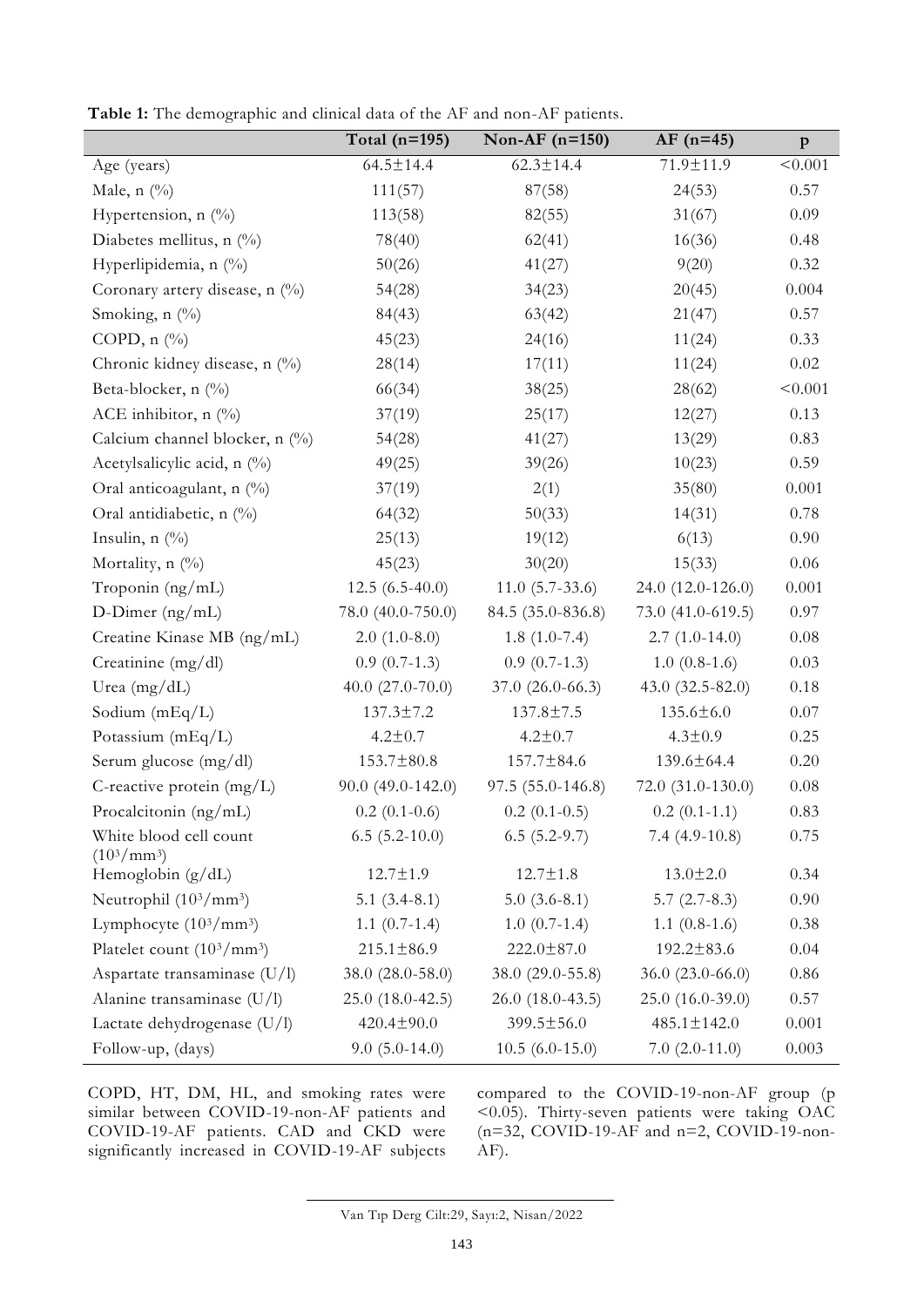|                                                | Non-Fatal $(n=150)$  | $(n=45)$<br>Fatal     | p value  |
|------------------------------------------------|----------------------|-----------------------|----------|
| Age (years)                                    | $61.7 \pm 14.0$      | 74.0±11.4             | 0.001    |
| Male, $n$ $(\%)$                               | 82(55)               | 29(65)                | 0.24     |
| Hypertension, n (%)                            | 81(54)               | 32(71)                | 0.04     |
| Diabetes mellitus, n (%)                       | 60(40)               | 18(41)                | 0.95     |
| Hyperlipidemia, n (%)                          | 40(27)               | 10(22)                | 0.54     |
| Coronary artery disease, n (%)                 | 33(22)               | 21(47)                | 0.001    |
| Smoking, n (%)                                 | 62(43)               | 22(49)                | 0.36     |
| COPD, $n$ $\left(\frac{0}{0}\right)$           | 22(15)               | 12(27)                | 0.06     |
| Chronic kidney disease, n (%)                  | 19(13)               | 9(20)                 | 0.21     |
| Beta-blocker, n (%)                            | 47(30)               | 19(42)                | 0.17     |
| ACE inhibitor, $n$ (%)                         | 28(19)               | 9(20)                 | 0.84     |
| Calcium channel blocker, n (%)                 | 37(25)               | 17(38)                | 0.08     |
| Acetylsalicylic acid, n (%)                    | 34(23)               | 15(33)                | 0.15     |
| Oral anticoagulant, n (%)                      | 25(17)               | 12(27)                | 0.13     |
| Oral antidiabetic, n (%)                       | 50(33)               | 14(30)                | 0.78     |
| Insulin, $n$ $(\%)$                            | 21(14)               | 4(9)                  | 0.36     |
| Atrial fibrillation, n (%)                     | 30(20)               | 15(33)                | $0.06\,$ |
| Troponin (ng/mL)                               | $5.7(3.2-24.0)$      | 36.0 (11.9-139.5)     | 0.001    |
| $D$ -Dimer (ng/mL)                             | $62.5(33.8-437.3)$   | 269.0 (60.5-2250.0)   | 0.001    |
| Creatine Kinase MB (ng/mL)                     | $1.4(0.9-8.0)$       | $3.3(2.0-7.8)$        | 0.001    |
| Creatinine (mg/dl)                             | $0.9(0.7-1.2)$       | $1.1(0.8-2.2)$        | 0.001    |
| Urea $(mg/dL)$                                 | $35.5(24.8-59.3)$    | $66.0 (40.5 - 118.0)$ | 0.001    |
| Sodium (mEq/L)                                 | $137.0 \pm 6.6$      | 138.5±8.9             | 0.22     |
| Potassium (mEq/L)                              | $4.2 \pm 0.7$        | $4.2 \pm 0.9$         | 0.78     |
| Serum glucose (mg/dl)                          | 147.9±73.3           | 171.6±99.6            | 0.08     |
| C-reactive protein (mg/L)                      | $77.0(39.8-122.5)$   | 128.0 (89.9-229.0)    | 0.001    |
| Procalcitonin (ng/mL)                          | $0.1(0.1-0.3)$       | $0.8(0.2-1.9)$        | 0.001    |
| White blood cell count $(10^3/\text{mm}^3)$    | $6.3$ (4.9-8.8)      | $9.5(6.2 - 14.1)$     | 0.001    |
| Hemoglobin $(g/dL)$                            | $12.7 \pm 1.9$       | $12.9 \pm 1.8$        | 0.44     |
| Neutrophil (10 <sup>3</sup> /mm <sup>3</sup> ) | 4.8 $(3.2-6.9)$      | $7.2(4.6-11.8)$       | 0.001    |
| Lymphocyte (10 <sup>3</sup> /mm <sup>3</sup> ) | $1.1(0.9-1.5)$       | $0.8(0.5-1.1)$        | 0.002    |
| Platelet count $(10^3/\text{mm}^3)$            | 212.9±81.5           | 222.4±103.8           | 0.52     |
| Aspartate transaminase (U/l)                   | $37.0 (27.8 - 52.3)$ | $47.0(32.0-73.5)$     | 0.01     |
| Alanine transaminase (U/l)                     | 25.0 (18.0-42.0)     | $28.0(15.5-51.0)$     | 0.78     |
| Lactate dehydrogenase (U/l)                    | $404.0 \pm 60.0$     | 470.0±144.0           | 0.001    |
| Follow-up, (days)                              | $10.0 (5.0 - 14.0)$  | $9.0(6.0-15.0)$       | 0.89     |

**Table 2:** The demographic and clinical data of the fatal and non-fatal patients.

COPD, Chronic obstructive pulmonary disease ACE, Angiotensin Converting Enzyme.

In the hematological analysis, platelet counts were significantly lower in the COVID-19-AF group compared to the COVID-19-non-AFcohort. At the time of admission, LDH was increased in COVID-19-AF subjects compared to COVID-19non-AF subjects (485.1±142.0 vs. 399.5±56.0; p<0.001). The clinical and demographics findings for fatal and non-fatal patients are shown in Table 2. Non-fatal patients were younger than fatal patients  $(61.7 \pm 14.0 \text{ vs. } 74.0 \pm 11.4).$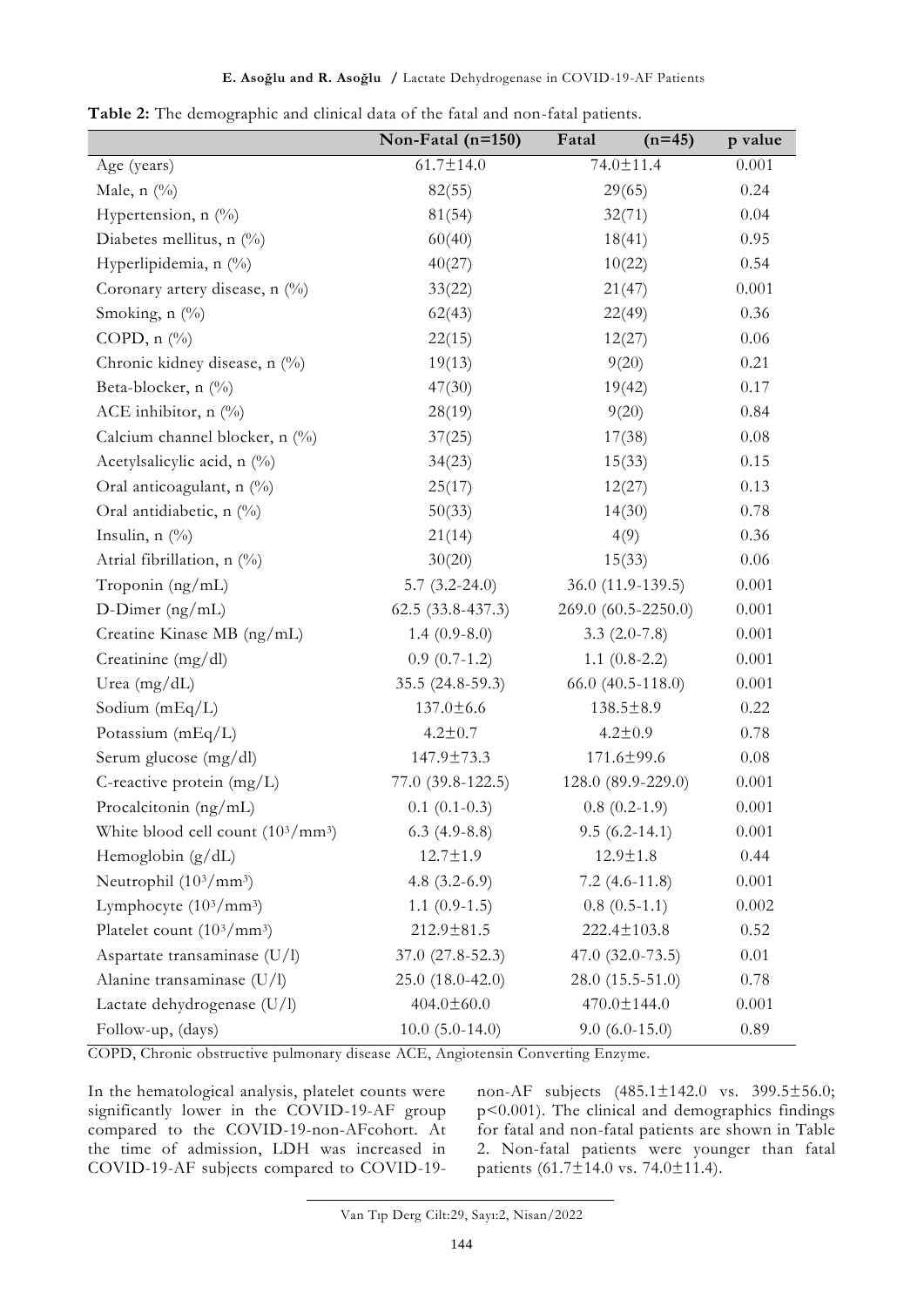|          | All patients |          | AF patients |
|----------|--------------|----------|-------------|
| r        | p            | r        | P           |
| 0.267    | < 0.001      | 0.404    | 0.006       |
| 0.096    | 0.184        | 0.372    | 0.012       |
| 0.218    | 0.002        | 0.454    | 0.002       |
| 0.281    | < 0.001      | 0.392    | 0.008       |
| 0.011    | 0.875        | $-0.273$ | 0.073       |
| $-0.079$ | 0.275        | 0.008    | 0.960       |
|          |              |          |             |

**Table 3:** Correlation analyzes between the Lactate dehydrogenase and clinical parameters.



Figure 1. In ROC curve analyses, lactate dehydrogenase of 400 was determined as an effective cut-off point in COVID-19 mortality with a sensitivity of 64% and specificity of 63% (LDH; AUC= 0.646, p<0.001; 95% CI (0.552- 0.740)).



Figure 2. In ROC curve analyses, lactate dehydrogenase of 443 was determined as an effective cut-off point in mortality of COVID-19 patients with atrial fibrillation with a sensitivity of 73% and specificity of 74% (LDH; AUC= 0.744, p<0.001; 95% CI (0.581- 0.908)).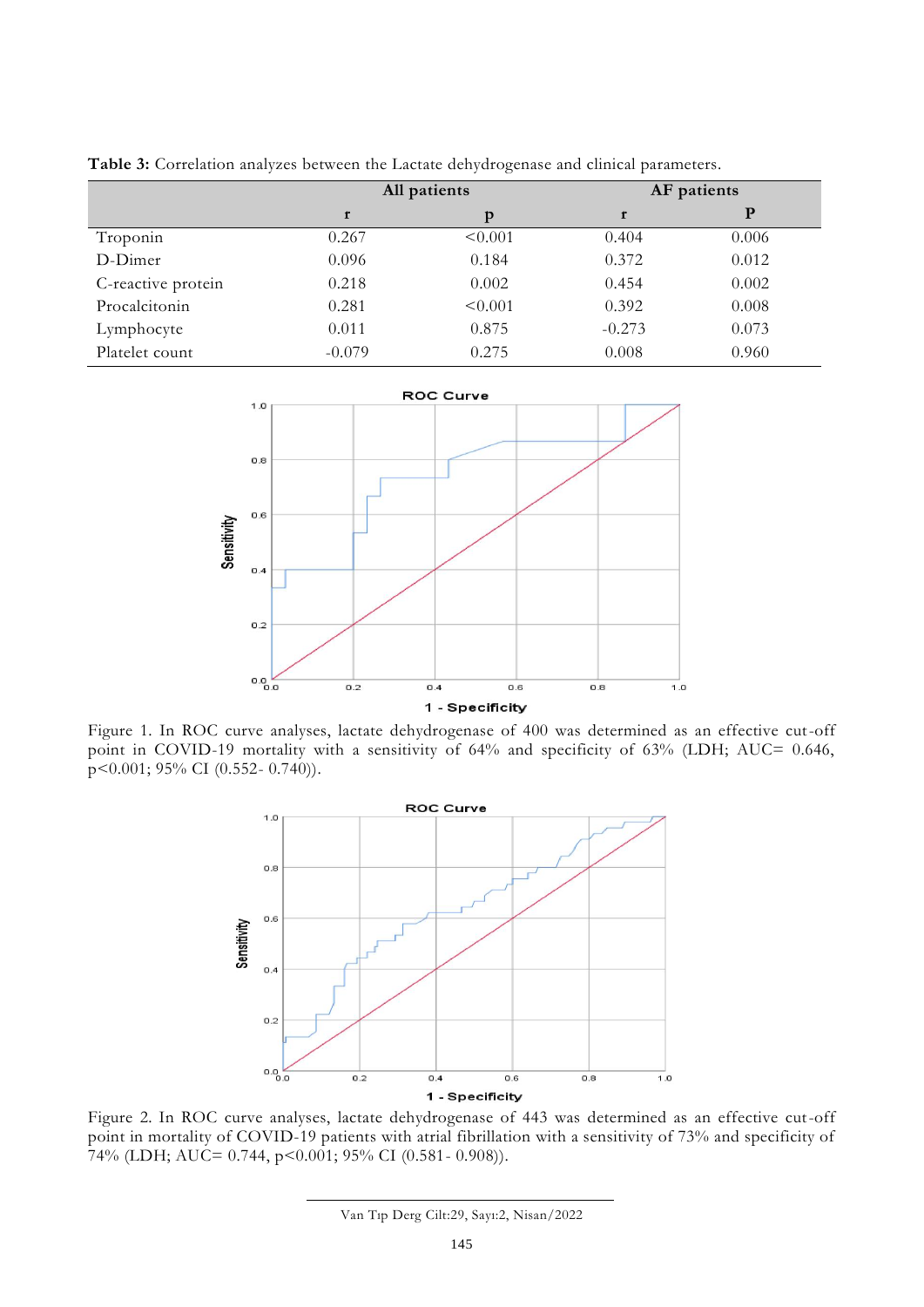|                         | <b>OR</b> | 95% CI          | p     |
|-------------------------|-----------|-----------------|-------|
| Age                     | 1.238     | 1.068-1.434     | 0.005 |
| Coronary artery disease | 1.292     | 0.114-3.058     | 0.836 |
| Chronic kidney disease  | 2.733     | $0.215 - 3.718$ | 0.438 |
| Troponin                | 0.998     | 0.998-1.001     | 0.129 |
| D-Dimer                 | 1.002     | 1.000-1.003     | 0.087 |
| Creatine Kinase MB      | 1.004     | 0.953-1.059     | 0.871 |
| Platelet count          | 1.003     | 0.992-1.015     | 0.575 |
| Lactate dehydrogenase   | 1.009     | 1.002-1.019     | 0.039 |

**Table 4:** Multiple logistic regression analysis to determine the independent predictors of mortality in COVID-19 patients with atrial fibrillation.

Although comorbidities were generally similar between the groups, CAD was increased for the fatal cohort. Hematological analyses for neutrophils and white blood cell counts were significantly increased for the fatal COVID-19 subjects in comparison to non-fatal COVID-19 subjects. Conversely, lymphocyte levels were lower in the fatal group. In the biochemical analysis, troponin, procalcitonin, and CRP were increased in the fatal group compared to the nonfatal group. Moreover, fatal COVID-19 patients had higher LDH levels compared to non-fatal patients  $(470.0 \pm 144.0 \text{ vs } 404.0 \pm 60.0; \text{ p} < 0.001).$ Table-3 presents the correlation analyzes between the LDH and clinical parameters. There was a positive and significant correlation between the LDH and troponin, CRP, and procalcitonin in all patients and AF patients. In ROC analysis, lactate dehydrogenase of 400 was determined as an effective cut-off point in COVID-19 mortality with a sensitivity of 64% and specificity of 63% (AUC= 0.646, p<0.001; 95% CI; 0.552-0.740) (Figure-1). Moreover, LDH of 443 was determined as an effective cut-off point in mortality of AF patients with a sensitivity of 73% and specificity of 74% (AUC=  $0.744$ , p<0.001; 95% CI; 0.581-0.908) (Figure-2). Multiple logistic regression analyses of the association between the mortality and multiple parameters are listed in Table 4. In multivariate analyses, LDH (OR: 1.009, CI: 1.002-1.019, p=0.039) and age (OR: 1.238, CI: 1.068-1.434, p=0.005) were independent predictors of mortality in COVID-19 patients with AF.

## **Discussion**

Here, we presented that fatal COVID-19 patients had significantly higher LDH levels compared to non-fatal patients at the admission. LDH levels were significantly and positively correlated with troponin, CRP, and procalcitonin in COVID-19- AF patients. Besides, LDH levels were independently related to mortality in COVID-19- AF patients (OR: 1.009,  $p = 0.039$ ). The clinical COVID-19 symptoms has been identified as mildly asymptomatic and severe ARDS, which is the most common cause of death (13). LDH levels are a marker for the poor prognosis of patients with ARDS (14). LDH levels have been shown to be high following other viral infections including MERS-CoV and H7N9 (15,16). Increased LDH levels can be observed in more than 40% of COVID-19 patients (4). Moreover, it is known that LDH is related to increased mortality following SARS-CoV2 infection (6). LDH is an enzyme involved in energy production, and it is present in almost all tissue cells. LDH has been identified as five separate isozymes in human subjects. LDH is considered an inflammatory biomarker, which indicates tissue damage (17). Moreover, LDH isoenzymes test may help to locate damaged organs. Interestingly, increased LDH levels have been found in acute and severe pulmonary injury (18). In addition, augmented LDH levels have also been reported in patients with thrombotic angiopathy, which is associated with myocardial damage and renal failure (19,20). Increased LDH levels indicate the inflammatory status and pulmonary damage in COVID-19 patients (21). Han et al. showed that LDH could be powerful predictor for early determination of lung injury in critically ill COVID-19 subjects (22). Also, Cai et al. evaluated 432 COVID-19 patients and presented that severe COVID-19 subjects had increased LDH levels in comparison to mild COVID-19 cases (23). The correlation between LDH and CRP levels shows the inflammatory conditions and tissue damage in COVID-19 subjects. Nine studies showed that there was a greater than 16-fold higher all-mortality odds and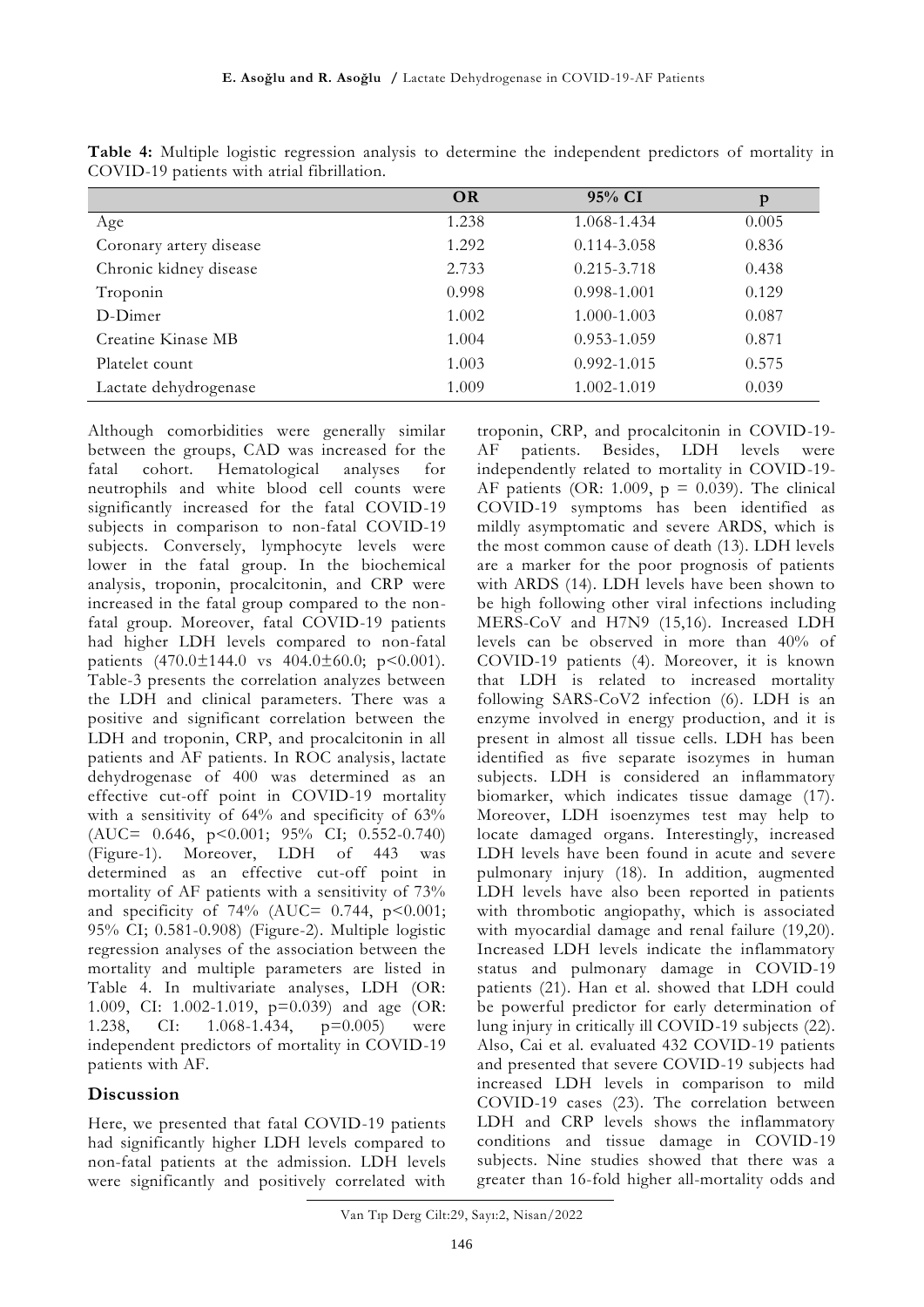a greater than 6-fold higher odds of severe disease in COVID-19 subjects with elevated LDH. The authors also showed that high LDH was found in >95 percent of fatal subjects in comparison to the greater than 60 percent of survivors (24). Besides, a previous study indicated that there was a strong and negative association between respiratory performance  $(PaO_2 / FiO_2)$  and LDH levels in COVID-19 patients ( $r = 0.62$ , p-value <0.0001) (25). ICU subjects had increased LDH compared to non-ICU unit patients, and was directly proportional to the length of ICU stay (26). AF patients have higher levels of ACE-2 activity. The severe course of COVID-19 disease can be explained by the increased ACE-2 activity in AF patients. A previous study reported that 51 (60%) of 85 fatal COVID-19 cases had cardiac arrhythmia, and it was associated with increased mortality in these patients (8). Inciardi et al. evaluated cardiac diseases in COVID-19 patients, and they showed that 20 of 53 patients had AF (9). In our study, the AF rate was 23% in all patients and 33% in fatal cases. A previous study proposed that LDH > 245 U/L can predict the progress of COVID-19 (21). Besides, we indicated that LDH> 346 U/L could predict the mortality in COVID-19 patients with AF. Han et al. demonstrated that LDH positively associated with CRP and cardiac troponin I, and negatively associated with lymphocyte counts. The authors also reported that LDH was positively and significantly associated with SOFA, APACHE-II, PSI, and CT scores (22). In our study, similar to previous data, LDH positively correlated with CRP, D-Dimer, procalcitonin troponin I, and negatively correlated with lymphocytes in COVID-19-AF patients.

**Limitations:** This study has limitations. The number of cases was small because of the singlecenter design of the study and the more patient numbers are needed to strengthen the results and findings in this study. Another limitation is that only patients with AF were included, and other cardiac arrhythmias were not analyzed. LDH isoenzymes were not tested due to limited resources. The lack of a CT score is another limitation of this study. Against the limits, our research is essential as it provides a significant result for further studies about LDH levels in fatal COVID-19-AF patients.

## **Conclusion**

We showed that increased LDH has the potential capability to predict all-cause mortality in COVID-19-AF subjects. High LDH levels need careful observation to prevent the possible

development of adverse events in COVID-19-AF patients. Therefore, our findings could guide physicians to identify the critically ill COVID-19- AF patients.

**Ethics Approval**: Ethics committee approval was obtained from Adıyaman University (Ethic committee no: 2020/8-12/ 22.09.2020).

**Declaration of Financial Support**: This study received no grant from any funding agency in public, commercial, or not-for-profit sectors.

**Conflict of Interest Statement**: The authors report no conflicts of interest.<br>Author **Contributions:** 

**Author Contributions:** Conceptualization: R.A.,E.A Data Curation: E.A. Formal Analysis: R.A,E.A Investigation: R.A. Methodology: E.A.,R.A Project Administration: R.A,E.A Resources: R.A.,E.A Software: E.A Supervision: E.A Validation: R.A Visualization: E.A Writing-Original Draft: E.A.,R.A Writing-review and Editing: E.A.

## **References**

- 1. Chan JF-W, Yuan S, Kok K-H, To KK-W, Chu H, Yang J, et al. A familial cluster of pneumonia associated with the 2019 novel coronavirus indicating person-to-person transmission: a study of a family cluster. The Lancet 2020;395(10223):514-523.
- 2. Channappanavar R, Perlman S. Pathogenic human coronavirus infections: causes and consequences of cytokine storm and immunopathology. In Springer; 2017. p 529- 539.
- 3. Guan W, Ni Z, Hu Y, Liang W, Ou C, He J, et al. Clinical characteristics of coronavirus disease 2019 in China. N Engl J Med 2020;382(18):1708-2000.
- 4. Wang D, Hu B, Hu C, Zhu F, Liu X, Zhang J, et al. Clinical characteristics of 138 hospitalized patients with 2019 novel coronavirus–infected pneumonia in Wuhan, China. Jama 2020;323(11):1061-1069.
- 5. Huang C, Wang Y, Li X, Ren L, Zhao J, Hu Y, et al. Clinical features of patients infected with 2019 novel coronavirus in Wuhan, China. The lancet 2020;395(10223):497-506.
- 6. Aloisio E, Chibireva M, Serafini L, Pasqualetti S, Falvella FS, Dolci A, et al. A comprehensive appraisal of laboratory biochemistry tests as major predictors of COVID-19 severity. Arch Pathol Lab Med 2020; 144(12):1457-1464.
- 7. Shi J, Li Y, Zhou X, Zhang Q, Ye X, Wu Z, et al. Lactate dehydrogenase and susceptibility to deterioration of mild COVID-19 patients: a multicenter nested